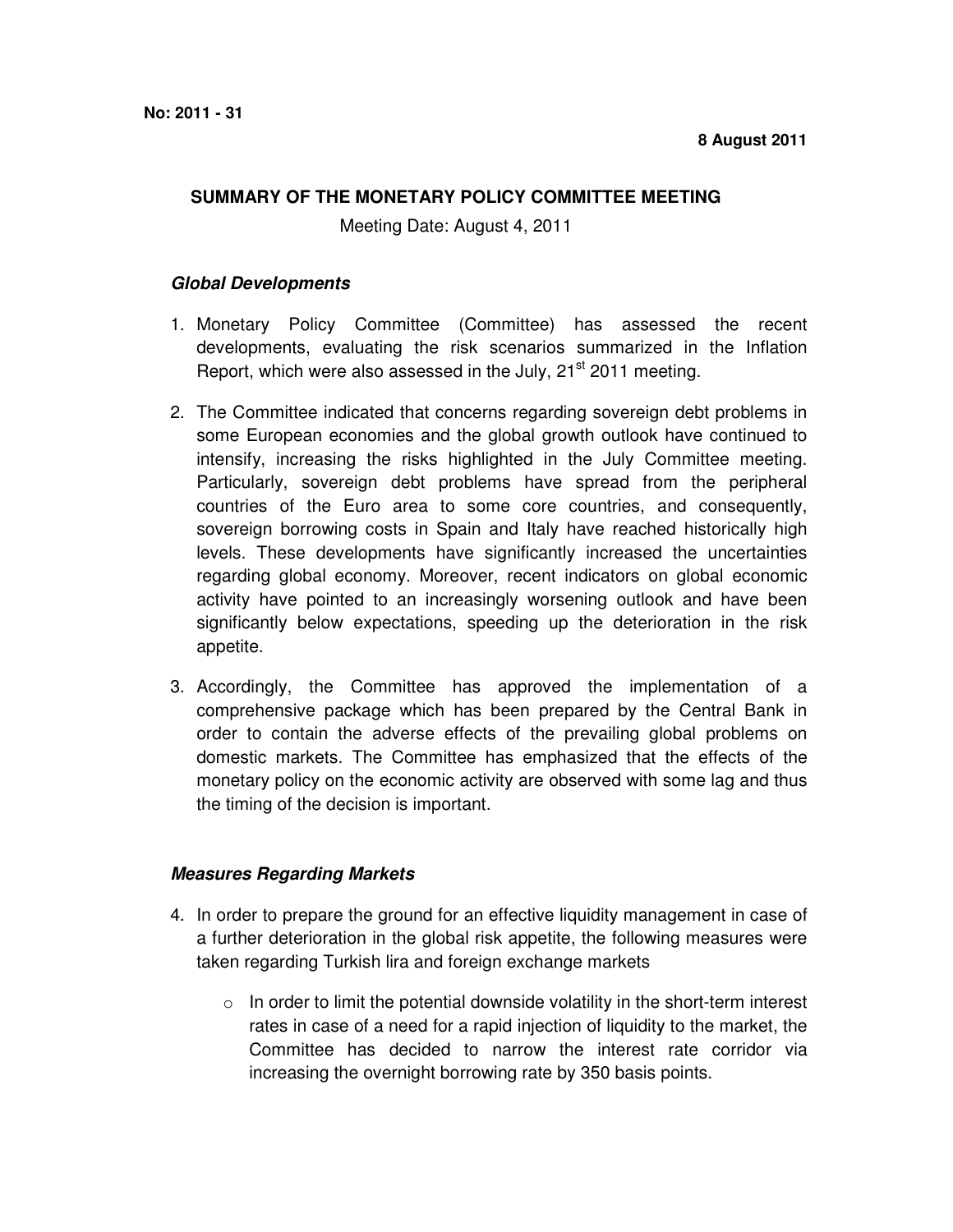- $\circ$  A technical adjustment was approved to increase the efficiency of the central bank liquidity management and to facilitate a more balanced provision of liquidity across the system. To this end, it was agreed that each participating institution's bid for the weekly repo auctions could be limited by 20percent of the total auction amount.
- $\circ$  In order to mitigate the fluctuations in the repo interest rates, it was agreed that the terms for maintenance period of reserve requirements would be changed. Accordingly, it was approved that the repo transactions that are subject to required reserves would be computed by taking the average of daily balances between two calculation periods, instead of being computed bi-weekly on Fridays.
- 5. Moreover, The Committee has agreed to closely monitor the developments, and if necessary, take measures to provide foreign exchange liquidity via appropriate methods and instruments. In this context;
	- $\circ$  It was approved that foreign exchange liquidity would be provided to the market through foreign exchange selling auctions starting from August 5, 2011, on the days deemed necessary.
	- $\circ$  Along the same line, it was agreed that reserve requirement rates on foreign exchange liabilities would be decreased, when necessary.
	- $\circ$  It was agreed that a measured cut could be exercised for the interest rates at which banks are able to borrow foreign exchange from the Central Bank with one-week maturity, currently at 5.50 for USD and 6.50 for EURO, through the Foreign Exchange Deposit Market within the predetermined limits.
- 6. Overall, these measures aim at laying out the ground for a timely, controlled and effective provision of liquidity to the market in case of a possible financial turmoil that may be triggered by global developments.

## **Macroeconomic Outlook and Policy Rates**

7. It was emphasized that, the implications of existing conditions on inflation and current account deficit have been already assessed thoroughly in the preceding meeting of the Committee and it has been agreed that the formulated policy measures would minimize the risks regarding price and financial stability.